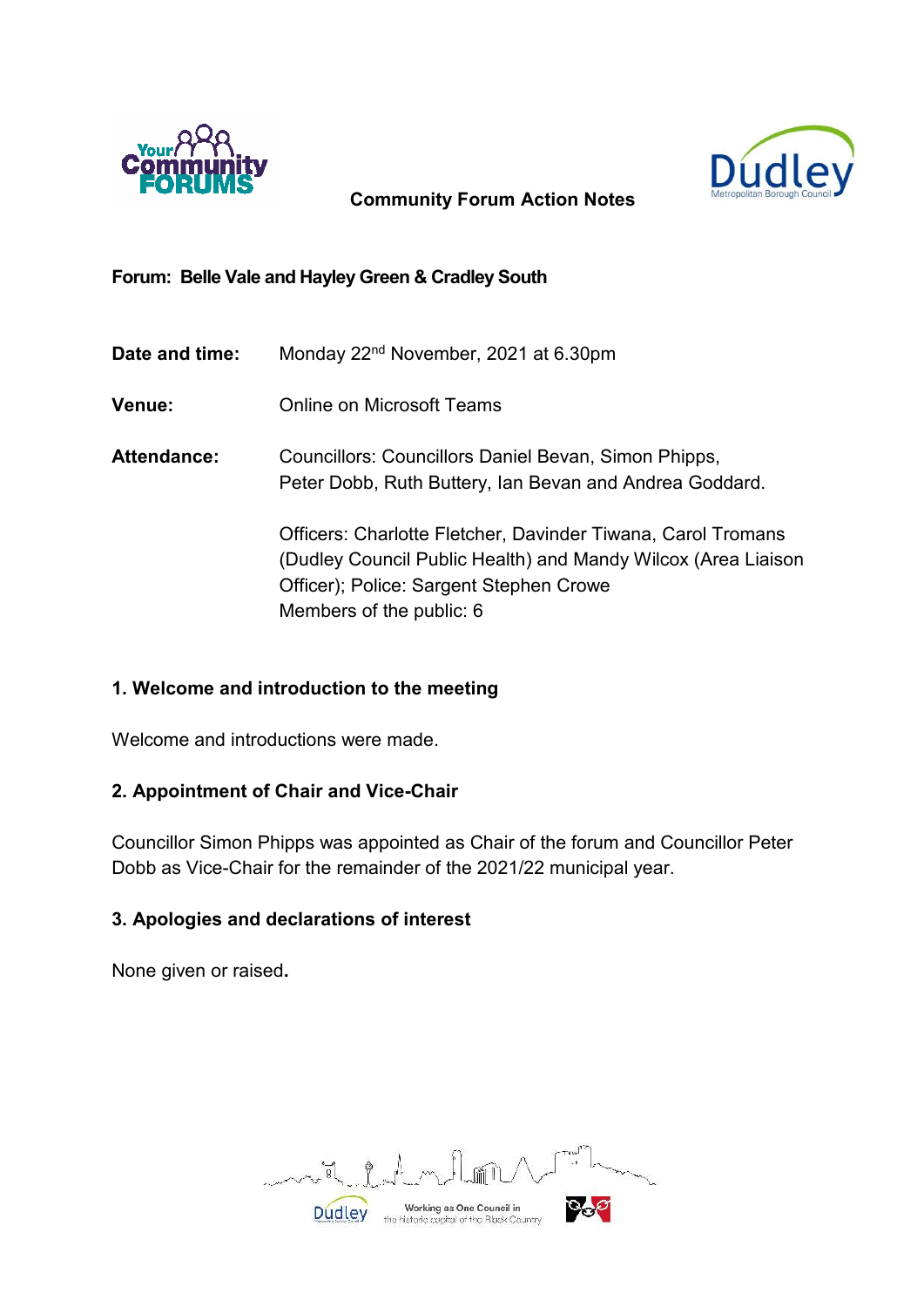# **4. Communities Together**

## Subject **Action/Response** An in-depth conversation had taken place surrounding traffic, parking of cars and coaches in Halesowen and surrounding the College site. Councillors confirmed that discussions had taken place with the coach company, however, very little progress had been made due to the response from the company. Discussions with Halesowen College were positive, however, due to the steps involved there was a time frame. The Police confirmed that they were working with the College. The Police encouraged more involvement with the Council, College and other parties. Discussions included action being taken at Lutley Primary School. The Police offered their assistance with regard to this. Compliments were given by a member of the public regarding the work for Keep Noted.

Compliments were given by the Police for the switch on of Christmas lights. Councillor Phipps thanked Halesowen BID and the Council's Communications and Public Affairs Team for their hard work. Noted.

Halesowen Beautiful, in particular on

Remembrance Sunday.

 $\theta$ ,  $\mu$ ,  $m$  $\frac{1}{8}$ **Dudley** Working as One Council in<br>the historic capital of the Black Country Working as One Council in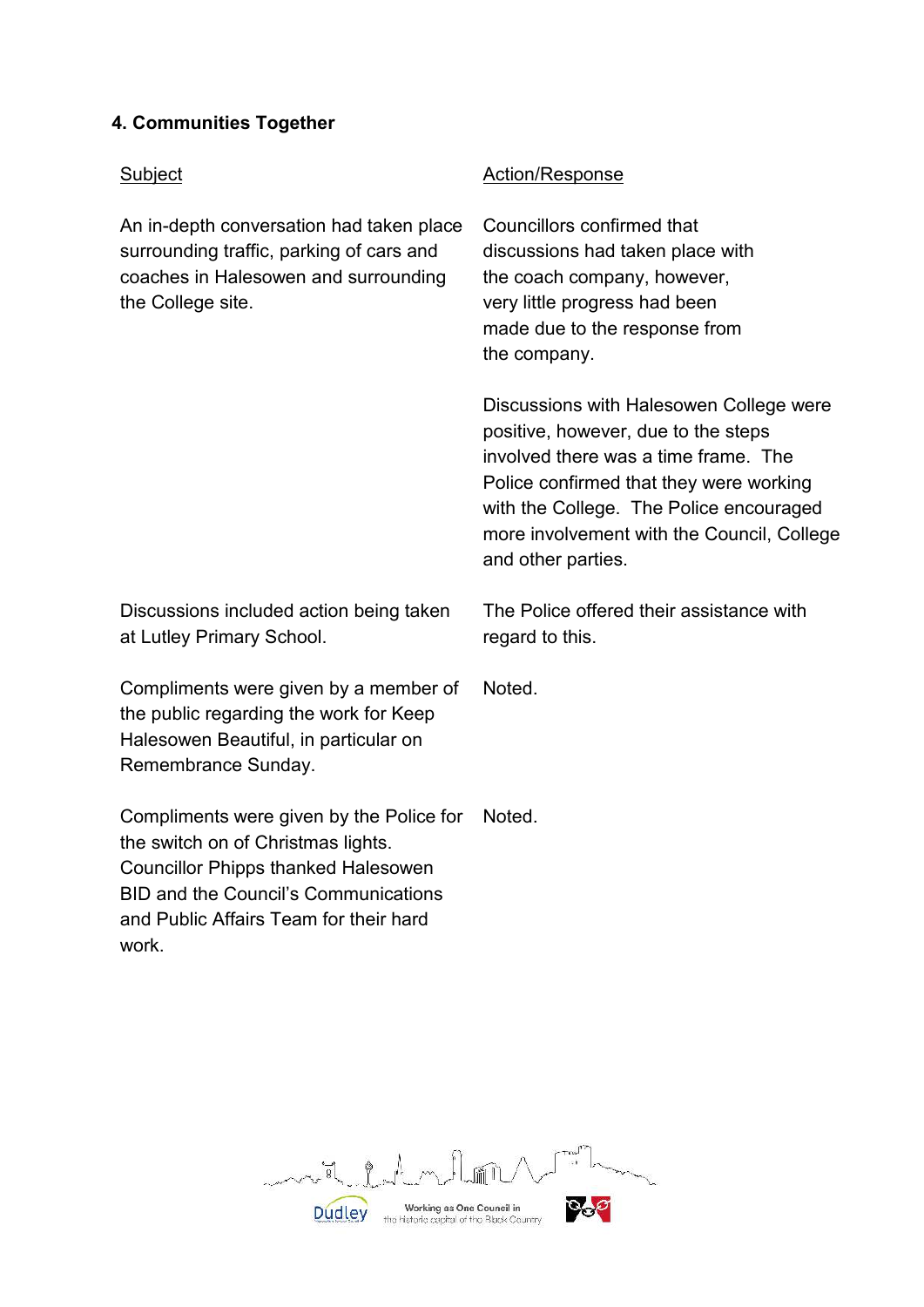The 1st Halesowen Scout Group were offering coffee and cake on 16<sup>th</sup> December 2021 from 2pm to 4pm at its premises at Elizabeth Road, Halesowen B63 4BG to raise funds for a dementia charity.

It was reported that the Scout Group would be providing 100 free Christmas meals for vulnerable elderly people. Please contact Ian Dale on 07970 560463.

Davinder agreed to promote this event.

**Noted** 

## **5. Police update and discussion**

Sargent Crowe gave a general report on crime and disorder issues and confirmed that two new PCs had been recruited within his team and that this would be very helpful.

A query was raised about increased burglaries in Hasbury.

#### Subject **Action/Response**

Noted.

In response the Police advised that crime rate was low in the Halesowen/Hasbury area, however, with the darker nights and connections to surrounding areas, issues could be on the increase.